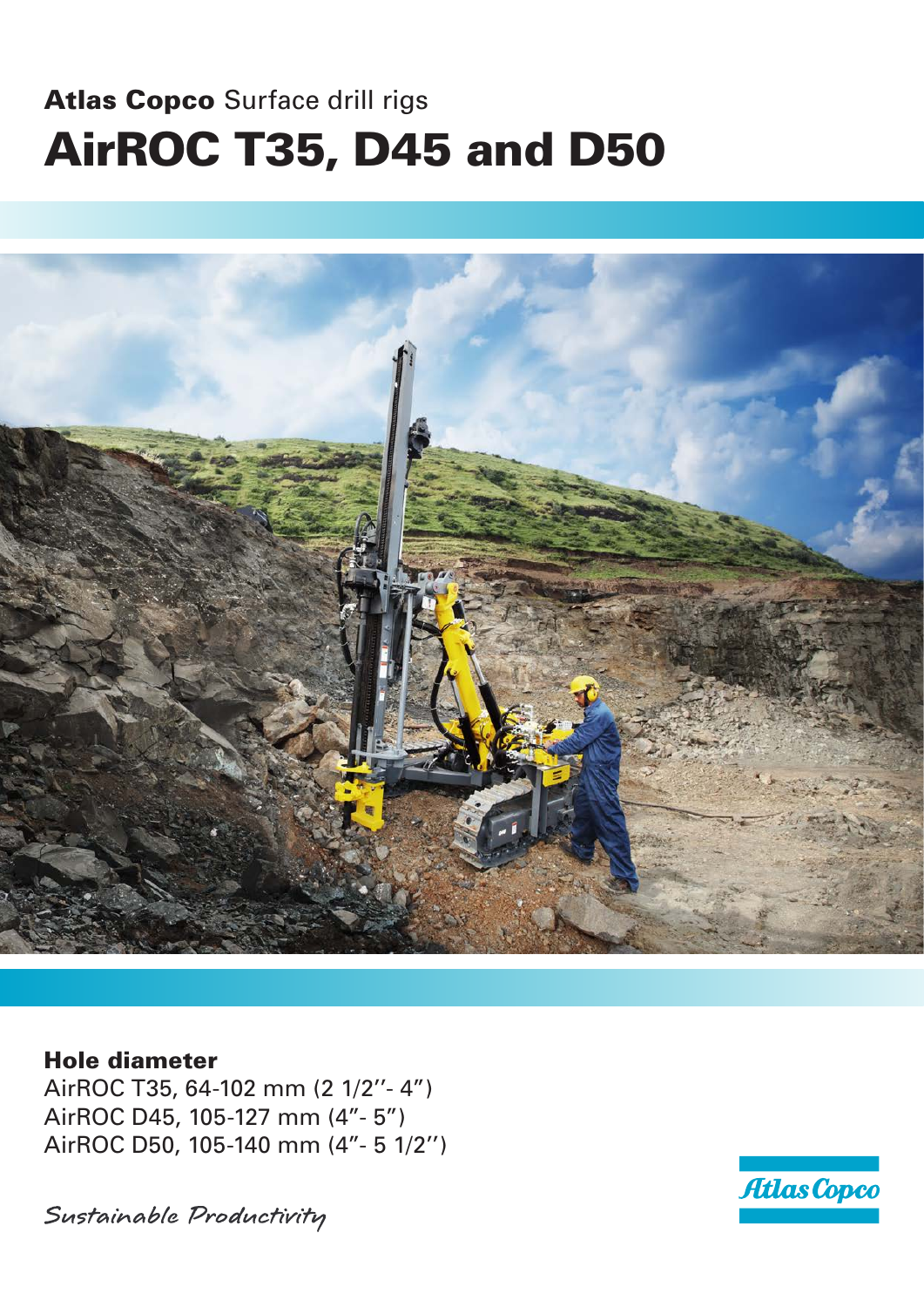# Pioneer strength and agility

AirROC T35, the tophammer medium size air drill rig, with its unique VL 140 pneumatic rock drill is the pathfinder opening new horizons of drill efficiency.

AirROC D45 and AirROC D50 are down-the-hole drill rigs, that can work with ease on steep grades and the roughest of terrain. These machines are suitable for limestone, aggregate quarries and surface mining applications.

### Rugged efficiency

Construction work or fine quarry drill work, this rugged drill rig navigates steep climbs and rough terrain efficiently. The Atlas Copco air compressor ensures fast and efficient drilling, and keeps going on for longer hours of work. Servicing, when needed is a quick one-man task.

### Effectiveness built in

Tramming is effected by features like independent 11 hp piston air motor per track and an enclosed gear drive. Forward or reverse movement, the spring applied disc brakes always remain effective. Hydraulically cushioned track oscillation absorbs the shock loads and the oscillation may be locked out when a solid setup for drilling is desirable. A simple trap door centralizer is accessed at the touch of a foot.

#### Unique rock drill and rotation units

The unique Atlas Copco VL 140 air rock drill with a new cycle and piston design has a positive effect on the drill efficiency. Down the hole tasks are covered by BRH rotation units or by the ARH rotation units depending on the drill hole size. The ARH unit works a planetary gearbox, driven by a high power air vane motor for bigger holes.

### Easy control. Ample power

Side mounted tramming controls provide easy access. During compressor towing a safety lockout switch blocks reverse motion. Hole collaring is made operator convenient by a fine feed regulator and prevents stuck steels. A piston type air feed motor drives a heavy roller chain, providing sufficient pullout power, and all the pull down ever need in drilling.

### Main benefits

- The unique VL 140 rock drill takes up to 102 mm (4") hole diameter
- Application compatibility due to interchangeability between Tophammer and **DTH**
- Transportation is made easier by fixed length boom and drill width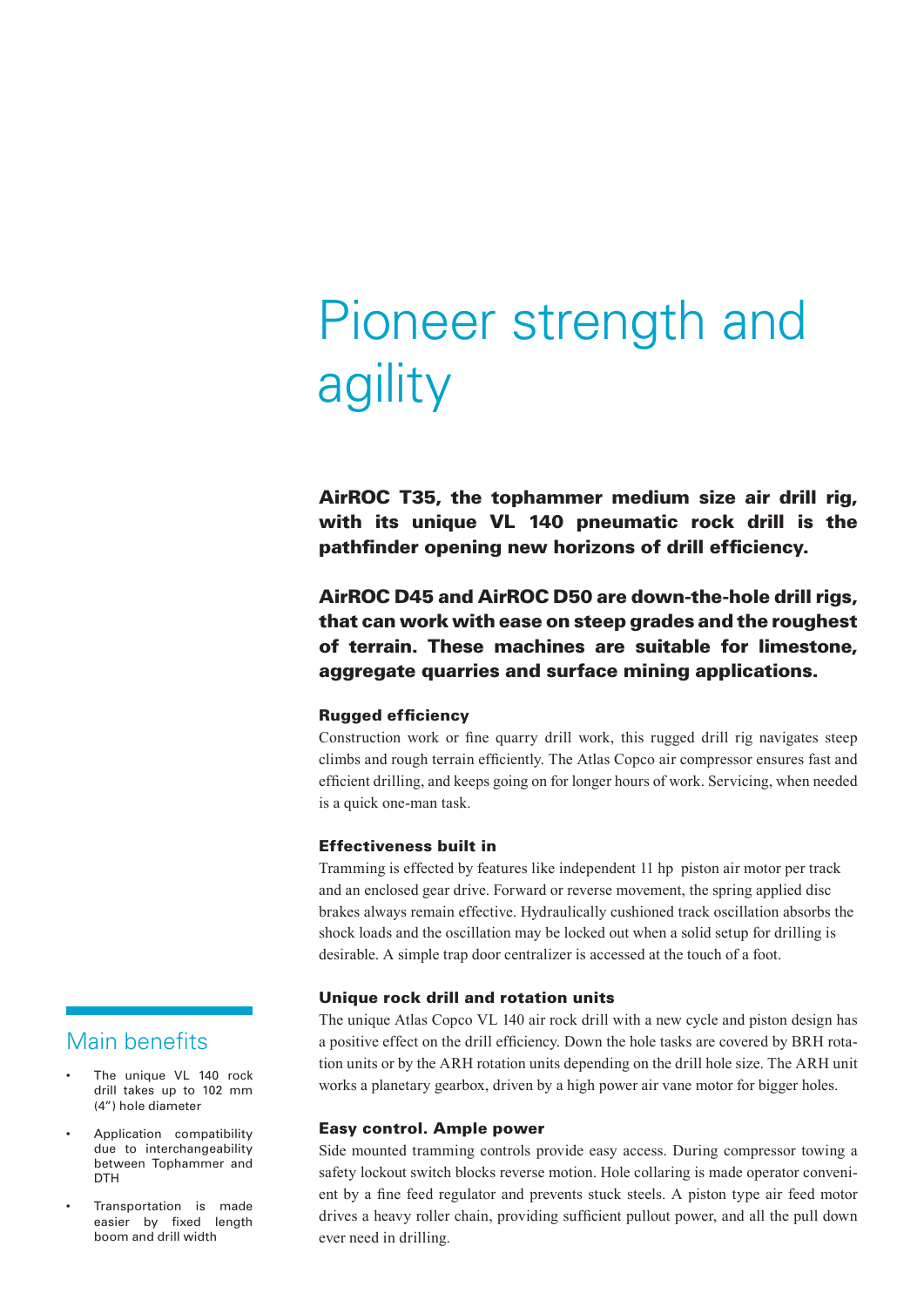